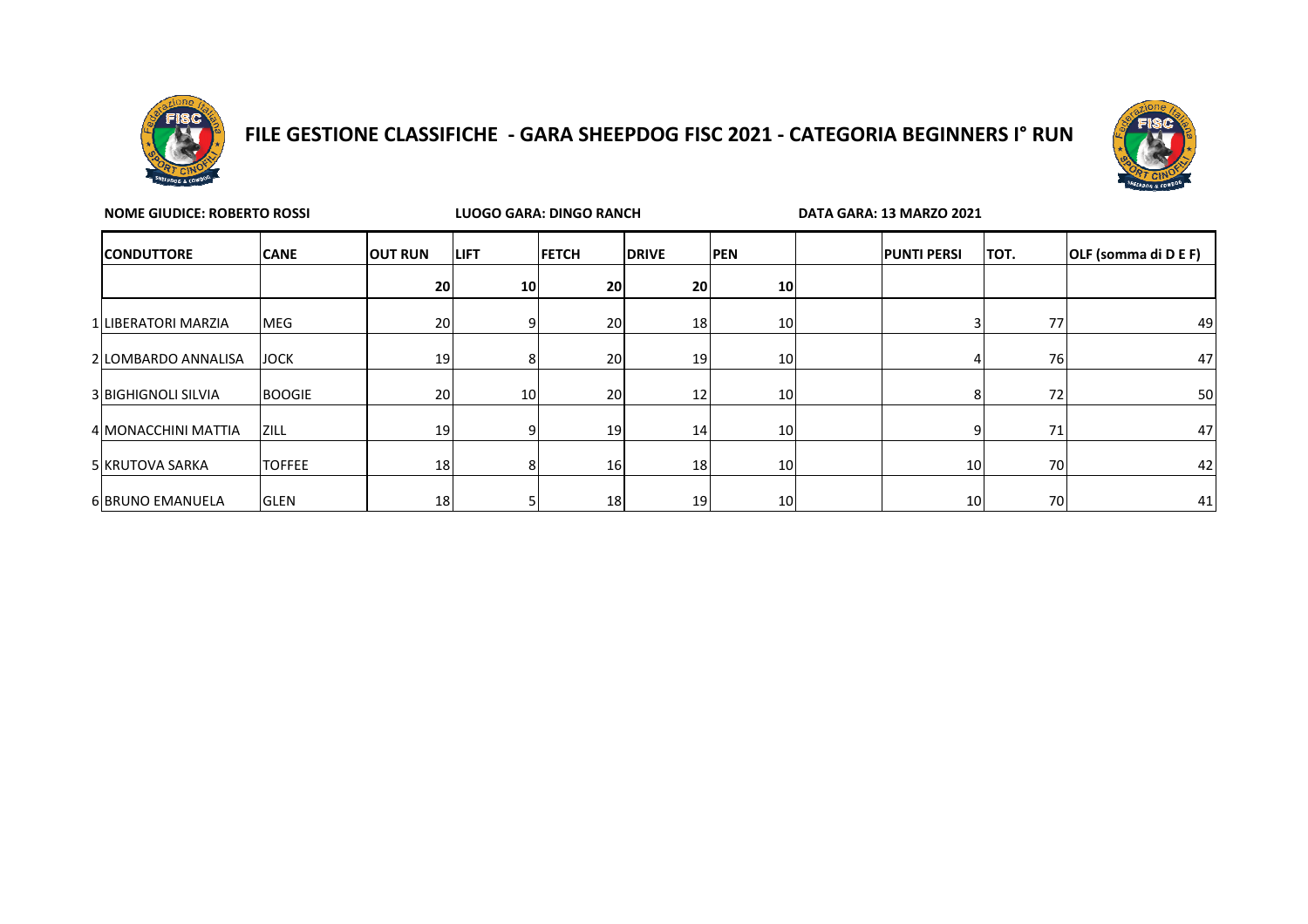

## **FILE GESTIONE CLASSIFICHE - GARA SHEEPDOG FISC 2021 - CATEGORIA BEGINNERS II° RUN**



| <b>NOME GIUDICE: ROBERTO ROSSI</b> |               |                |             | LUOGO GARA: DINGO RANCH |                 |              | DATA GARA: 13 MARZO 2021 |                    |      |                      |  |  |
|------------------------------------|---------------|----------------|-------------|-------------------------|-----------------|--------------|--------------------------|--------------------|------|----------------------|--|--|
| <b>CONDUTTORE</b>                  | <b>CANE</b>   | <b>OUT RUN</b> | <b>LIFT</b> | <b>FETCH</b>            | <b>DRIVE</b>    | <b>PEN</b>   |                          | <b>PUNTI PERSI</b> | TOT. | OLF (somma di D E F) |  |  |
|                                    |               | 20             | 10          | 20 <sub>l</sub>         | 20              | 10           |                          |                    |      |                      |  |  |
| LIBERATORI MARZIA                  | MEG           | 20             | 10          | 20                      | 19              | 10           |                          |                    | 79   | 50                   |  |  |
| 2 LOMBARDO ANNALISA                | <b>JOCK</b>   | 20             |             | 20                      | 20              | q            |                          |                    | 78   | 49                   |  |  |
| 3 IBIGHIGNOLI SILVIA               | <b>BOOGIE</b> | 19             | 10          | 20                      | 10 <sup>1</sup> |              |                          | 12                 | 68   | 49                   |  |  |
| 4 BRUNO EMANUELA                   | <b>GLEN</b>   | 16             |             | 18                      | 15 <sup>1</sup> | 10           |                          | 17                 | 63   | 38                   |  |  |
| 5 KRUTOVA SARKA                    | <b>TOFFEE</b> | 16             |             | 10 <sup>1</sup>         | 10 <sup>1</sup> |              |                          | 34                 | 46   | 31                   |  |  |
| 6 CARRA DANIELA                    | <b>BELLA</b>  | 16             |             | 51                      | 10              |              |                          | 43                 | 37   | 26                   |  |  |
| MONACCHINI MATTIA                  | <b>ZILL</b>   |                |             | 0                       |                 | <sup>0</sup> |                          | 80                 | 0    | 0 DISQ               |  |  |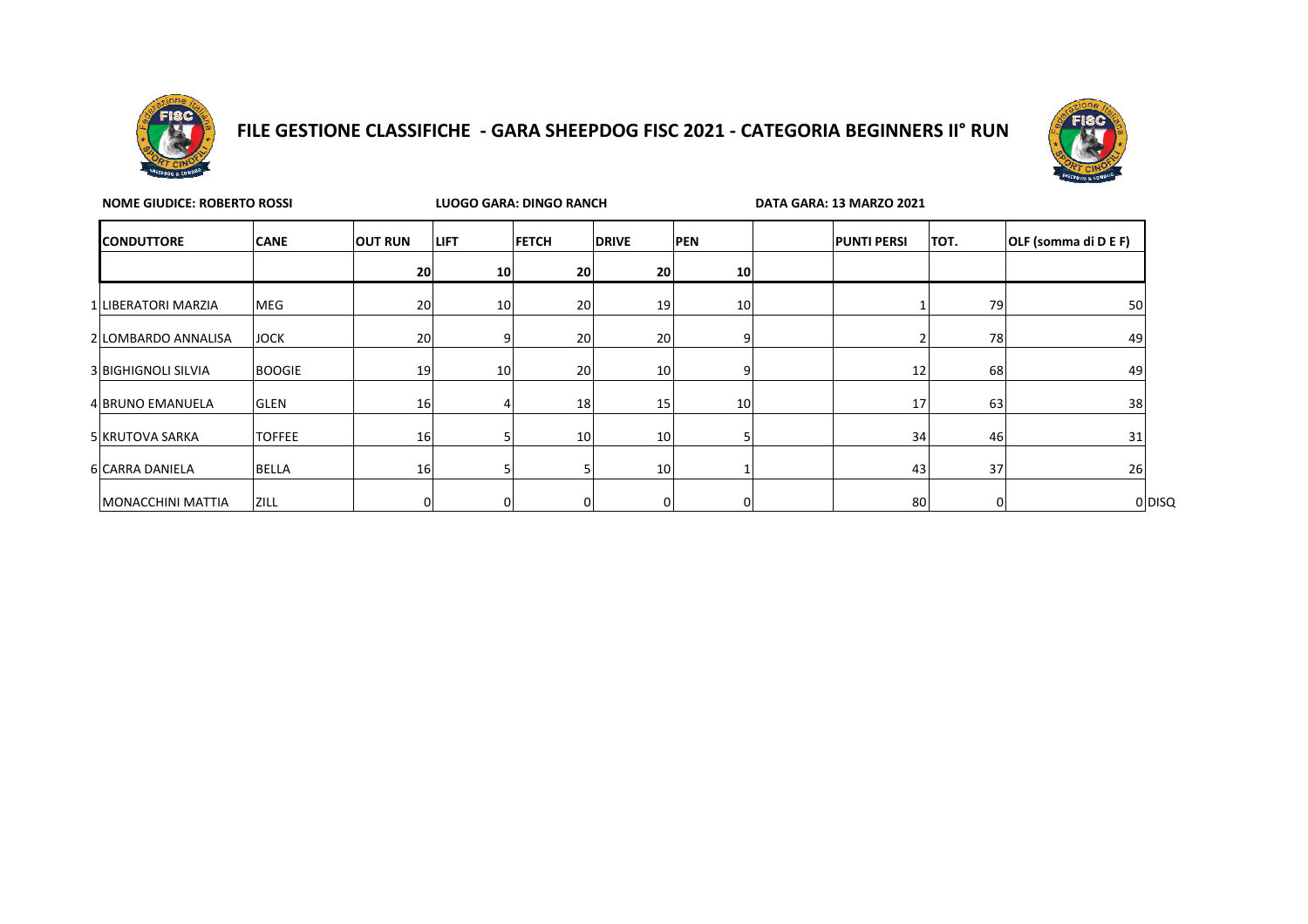

## **FILE GESTIONE CLASSIFICHE - GARA SHEEPDOG FISC 2021 - CATEGORIA NOVICE I° RUN**



|                           | <b>NOME GIUDICE: ROBERTO ROSSI</b> |                 | LUOGO GARA: DINGO RANCH |                 |                 | DATA GARA: 13 MARZO 2021 |                  |                    |       |                      |      |
|---------------------------|------------------------------------|-----------------|-------------------------|-----------------|-----------------|--------------------------|------------------|--------------------|-------|----------------------|------|
| <b>CONDUTTORE</b>         | <b>CANE</b>                        | <b>OUT RUN</b>  | <b>ILIFT</b>            | <b>FETCH</b>    | <b>DRIVE</b>    | <b>PEN</b>               | <b>ISHEDDING</b> | <b>PUNTI PERSI</b> | ITOT. | OLF (somma di D E F) |      |
|                           |                                    | 20 <sub>l</sub> | 10                      | 20              | 30 <sup>1</sup> | 10                       | 10               |                    |       |                      |      |
| 1 BERTAZZOLI GIANLUIG MAC |                                    | 20              |                         | 10 <sup>1</sup> | 10 <sup>1</sup> |                          |                  | 51                 | 49    | 38                   |      |
| 2 FRANCIA LUCIA           | <b>JAFF</b>                        | 19              |                         |                 |                 |                          |                  | 69                 | 31    | 26                   |      |
| <b>PARISI ELENE</b>       | <b>SWEEP</b>                       |                 | o                       |                 |                 |                          |                  | 100                |       |                      | 0RET |
| <b>IBRUNO EMANUELA</b>    | <b>HULK</b>                        |                 | U.                      | $\Omega$        |                 |                          |                  | 100                |       |                      | 0RET |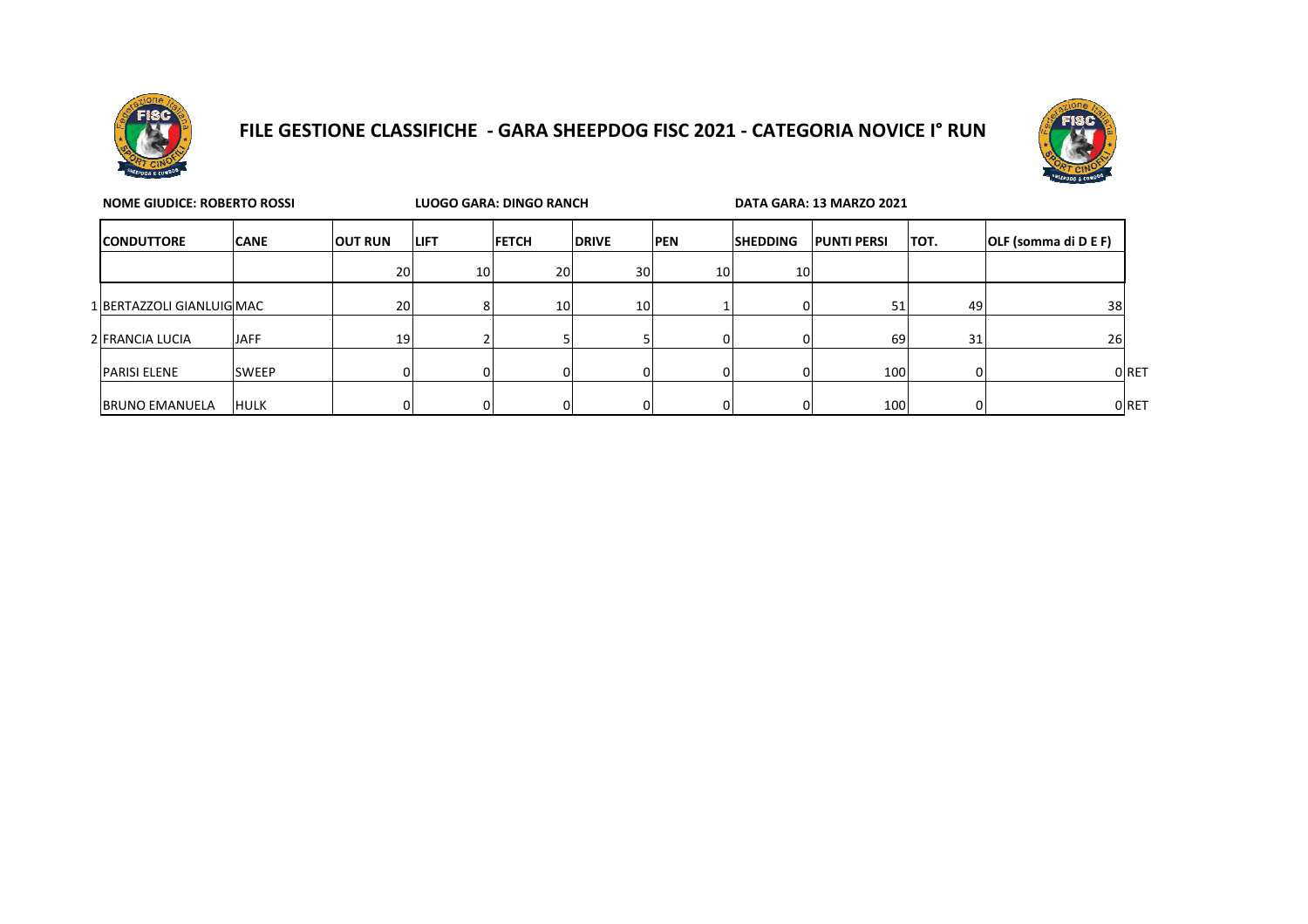

#### **FILE GESTIONE CLASSIFICHE - GARA SHEEPDOG FISC 2021 - CATEGORIA NOVICE II° RUN**



| <b>NOME GIUDICE: ROBERTO ROSSI</b> |              |                | LUOGO GARA: DINGO RANCH |              |                 |                 | DATA GARA: 13 MARZO 2021 |                    |             |                      |  |
|------------------------------------|--------------|----------------|-------------------------|--------------|-----------------|-----------------|--------------------------|--------------------|-------------|----------------------|--|
| <b>CANE</b><br><b>ICONDUTTORE</b>  |              | <b>OUT RUN</b> | <b>LIFT</b>             | <b>FETCH</b> | <b>DRIVE</b>    | <b>PEN</b>      | <b>SHEDDING</b>          | <b>PUNTI PERSI</b> | <b>TOT.</b> | OLF (somma di D E F) |  |
|                                    |              | 20             | 10                      | 20           | 30              | 10 <sup>1</sup> | 10 <sup>1</sup>          |                    |             |                      |  |
| 1 BRUNO EMANUELA                   | <b>HULK</b>  | 18             |                         | 17           | 25 <sub>1</sub> | 10 <sup>1</sup> |                          | 14                 | 86          | 42                   |  |
| 2 BERTAZZOLI GIANLUIGMAC           |              | 20             | 10                      | 18           | 20              | 91              | я                        | 15                 | 85          | 48                   |  |
| <b>3 FRANCIA LUCIA</b>             | <b>JAFF</b>  | 20             |                         |              | 14 <sub>1</sub> | 10 <sup>1</sup> | 10                       | 35                 | 65          | 31                   |  |
| 4 PARISI ELENE                     | <b>SWEEP</b> | 10             |                         |              | 18              | 10 <sup>1</sup> | 8                        | 46                 | 54          | 18                   |  |